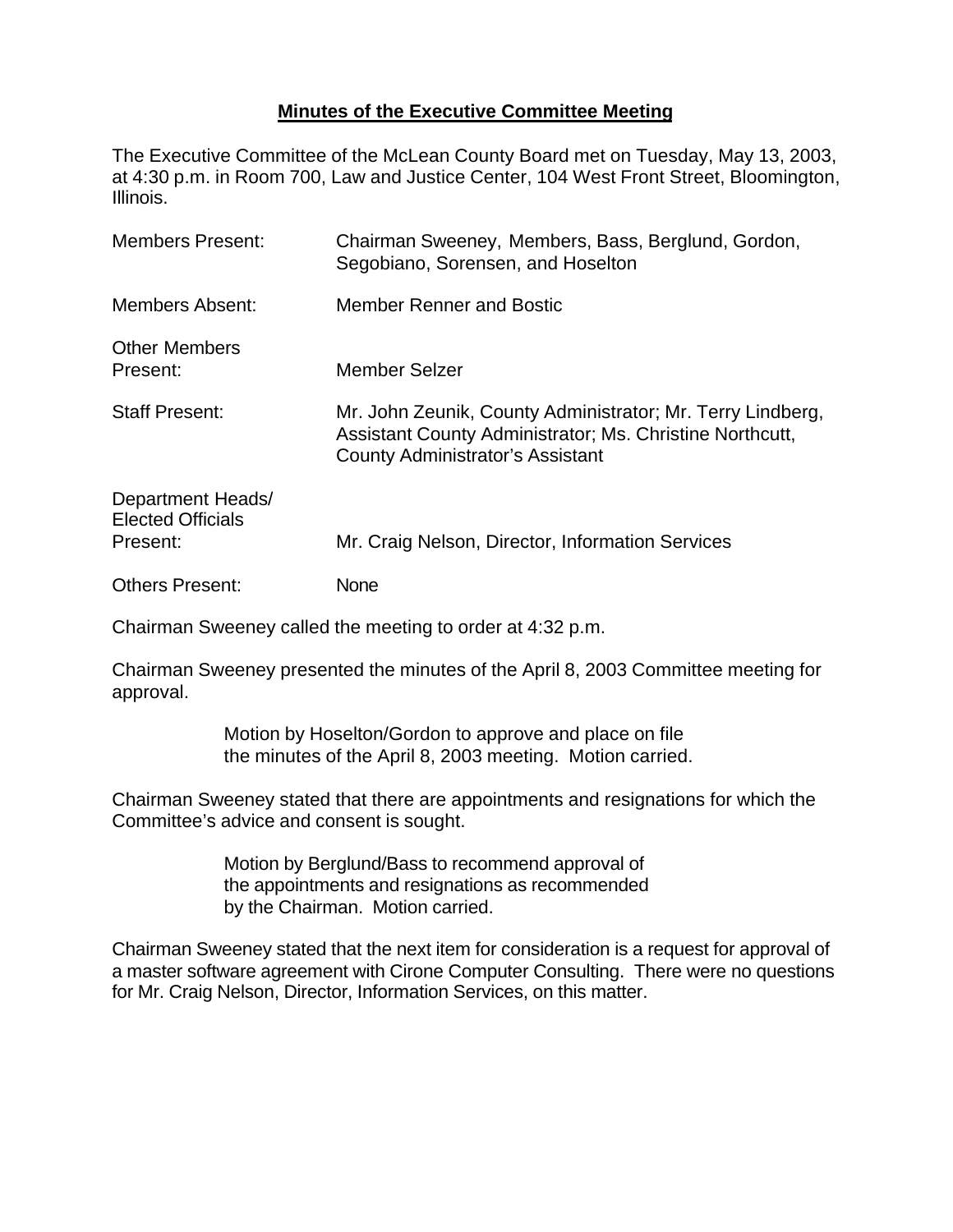Minutes of the Executive Committee May 13, 2003 Page Two

> Motion by Berglund/Gordon to recommend approval of a Master Software Agreement with Cirone Computer Consulting. Motion carried.

Chairman Sweeney stated the next item is a request for approval of an Intergovernmental Agreement between McLean and Tazewell Counties to share reports developed for IJIS.

> Motion by Bass/Gordon to recommend approval of a an Intergovernmental Agreement between McLean and Tazewell Counties to share reports developed for an Integrated Justice Information System. Motion carried.

Chairman Sweeney presented the last item for the Committee's approval. It is a request for approval of an Ordinance Providing for the Abatement of a direct Annual Tax Sufficient to pay the rent payable under a Lease Agreement to be entered into by and between the Public Building Commission of McLean County, Illinois as Lessor, and the County of McLean, Illinois, and the City of Bloomington, McLean County, Illinois as Lessees.

> Motion by Berglund/Segobiano to recommend approval of an Ordinance Providing for the Abatement of a direct Annual Tax Sufficient to pay the rent payable under a Lease Agreement to be entered into by and between the Public Building Commission of McLean County, Illinois as Lessor, and the County of McLean, Illinois, and the City of Bloomington, McLean County, Illinois as Lessees. Motion carried.

Chairman Sweeney stated that the next item is a report on the status of the Ad Hoc Committee on Emergency Communications and Dispatch. Mr. Sorensen has called to inform the Committee that he would be a few minutes late. He can present that information at the end of the meeting. Mr. Segobiano asked if that report would be presented to the Board. Chairman Sweeney replied that it would. It is only on the Executive Committee's agenda as information.

Mr. Selzer, Vice-Chairman of the Property Committee, stated that there were no items for action. There are four items for the Committee's information. There were no questions for Mr. Selzer.

Mr. Bass, Chairman of the Transportation Committee, stated that the Committee has no items for action. The Committee had no questions at this time.

Ms. Berglund, Vice-Chairman of the Finance Committee, presented a request for approval of CDAP Revolving Loan Fund Recapture Guidelines.

> Motion by Berglund/Hoselton to recommend approval of the CDAP Revolving Loan Fund Recapture Guidelines. Motion carried.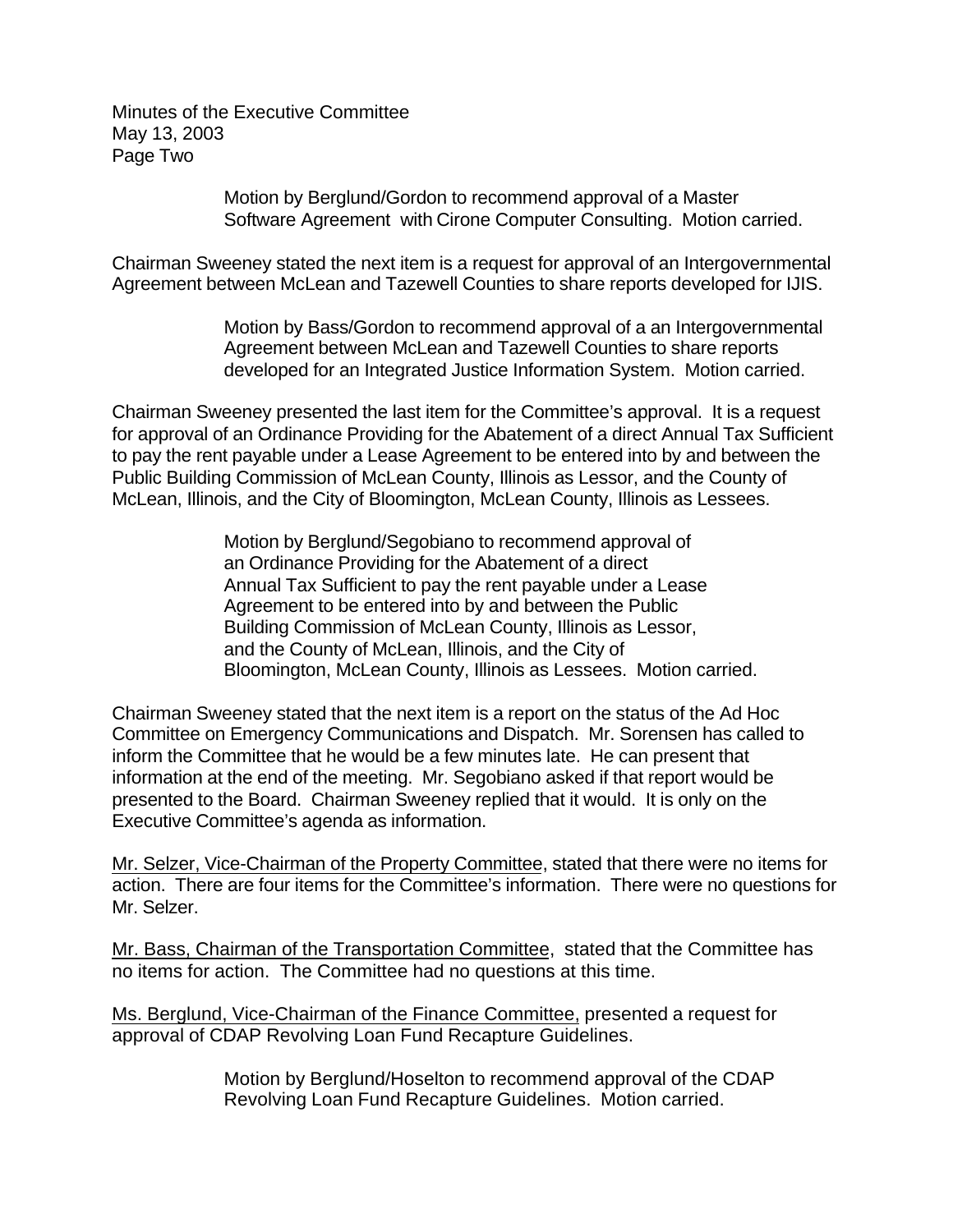Minutes of the Executive Committee May 13, 2003 Page Three

Ms. Berglund stated that next item is a request for approval of proposed Resolution Establishing the Budget Policy for Fiscal Year 2004.

> Motion by Berglund/Gordon to recommend approval of the Resolution Establishing the Budget Policy for Fiscal Year 2004. Motion carried.

Ms. Berglund stated that there are two items which will be presented to the Board. There were no questions for Ms. Berglund.

Chairman Sweeney noted that Mr. Renner was not in attendance at the meeting. The item for action on the Justice Committee's agenda will need to be considered at a Stand-Up Meeting of the Executive Committee.

Mr. George Gordon, Chairman of the Land Use and Development Committee, presented no items for action. The Committee had no questions for Mr. Gordon at this time.

Mr. John Zeunik, County Administrator, stated that he wanted to update the Committee on the status of receivables due to the County from the State of Illinois. Through the end of April the total due is now \$1,279,257.00. Of that number, over \$600,000.00 is due to the Nursing Home, and \$484,776.00 is due in salary reimbursement to probation officers. \$23,376.00 is due in salary reimbursement to the State's Attorney's Office and \$6,823.00 is due to the Supervisor of Assessment's Office. In addition, the IV-D Child Support Enforcement Program, which operates in the State's Attorney's Office, the Circuit Clerk's Office and the Circuit Court is owed over \$53,000.00. For the County's General Fund, the three largest sources of revenue, other than the property tax, are on target as of April  $30<sup>th</sup>$ . The 2003 Sales Tax revenue, as of April 30, is at 34% of budget. The State Income Tax revenue is at 32% of budget. The Personal Property Replacement Tax revenue is at 42% of budget. The first installment of property tax bills have been sent out. Mr. Zeunik informed the Committee that he has been advised by Mr. Craig Nelson and Ms. Becky McNeil that taxpayers are taking advantage of payment via the internet.

Mr. Zeunik explained that there are a lot of "unknowns" in the State of Illinois budget. In an article in *Illinois Issues* Magazine, it was stated that there is a potential for an additional shortfall which may affect local governments. Mr. Zeunik asked Mr. Terry Lindberg, Assistant County Administrator, to explain.

Mr. Lindberg stated that both Houses of the General Assembly were originally scheduled to complete their work on May 23, 2003. They have extended their schedules to May 31, 2003.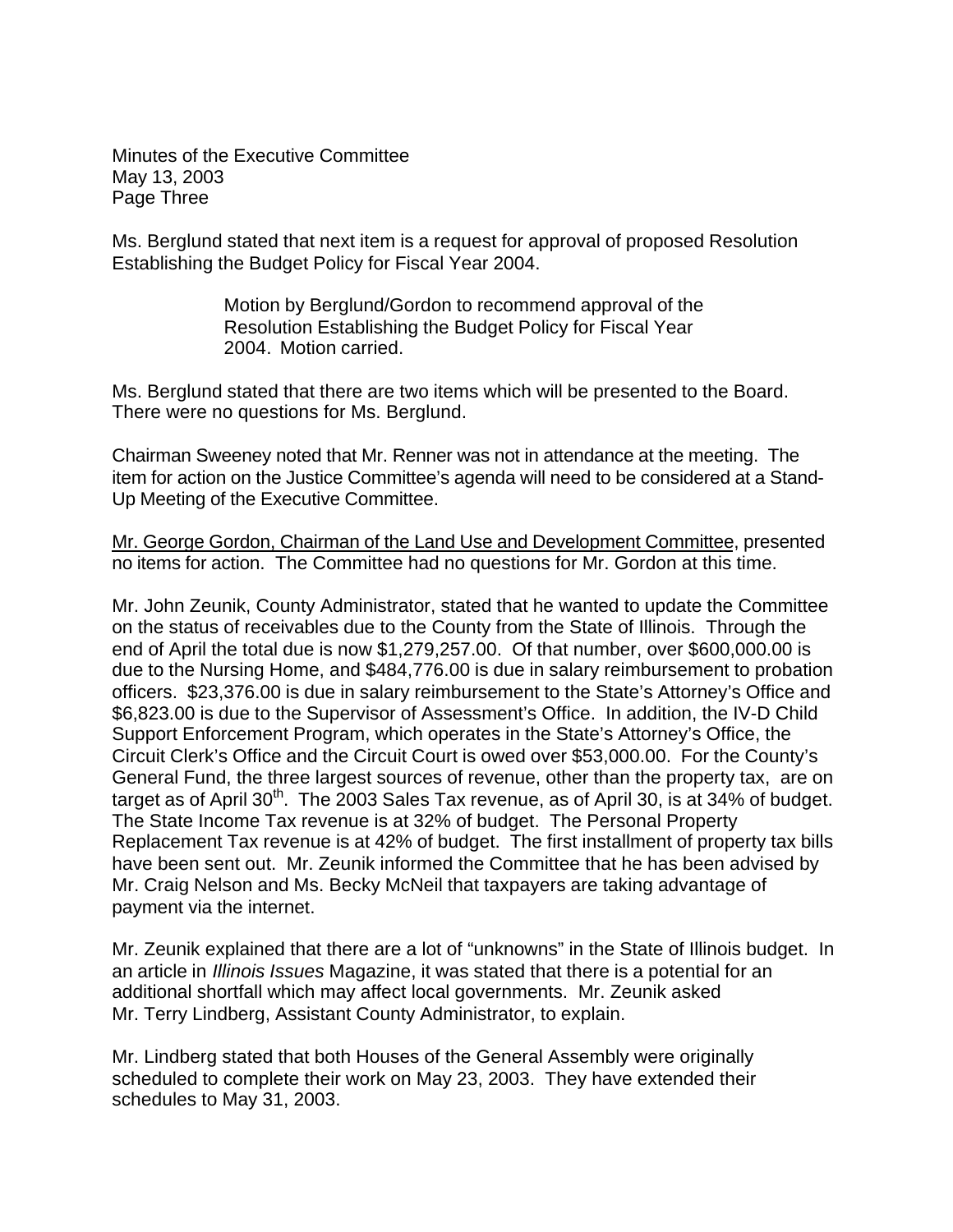Minutes of the Executive Committee May 13, 2003 Page Three

This is a year when County government will probably not be able to reconcile what the General Assembly does budget-wise with the Governor's budget proposal until August or September. Presently, there is no lead effort on the part of the General Assembly to introduce a budget alternative. One proposal in the Governor's Budget will impact local governments. The State is facing an \$835 million shortfall in the income tax refund over the last three years. To make up this shortfall, the Governor is proposing that 10% of the Income Tax Distributive Fund be diverted. What that means to McLean County alone, is a \$140,000.00 hit to our normal income tax distribution revenue. There is another item, which is a proposal to begin charging an additional 5% administrative fee on all the non-general revenue funds. It is suspected that it will come off the distribution side of these funds.

On the good news side, House Bill 269, which allows County government to increase a range of Circuit Clerk/Court fees was passed by both Houses and is on its way to the Governor's desk. This could potentially mean an increase of \$150,000.00 in revenue. The County will also be able to charge users of internet data special fees to download that data. There is also a bill that has passed both houses that will permit an increase the Court Security fees from \$15.00 to \$25.00 per qualified case. On balance today, the County will neither lose nor gain. What is lost in income tax distribution will be gained in the other proposed bills. There were no questions for Mr. Lindberg.

Mr. Zeunik stated that his last item is the invitation to County Board Members from Mr. Roger Hunt, President and CEO of BroMenn Regional Medical Center, to tour the new additions and renovations immediately after the May 20 County Board Meeting. Mr. Zeunik informed the Committee if they were interested in taking the tour to please call Chris in the Administrator's Office. There were no questions for Mr. Zeunik.

Mr. Segobiano stated that he has a concern that he would like to bring to the Committee's attention. In the past few months, there have been some Board Members who are hawking their own wares. Mr. Segobiano stated that he feels that the County Board Meeting is not the appropriate place for such behavior. There are other means of getting information to the Board Members. He asked that this item be referred to the Rule's Committee. Ms. Berglund stated that she agrees with Mr. Segobiano's assessment.

> Motion by Segobiano/Berglund to refer the subject of Board Members using the Board Agenda at Meetings to promote fund-raising events and promotions to the Rule's Committee. Motion carried.

Chairman Sweeney presented the bills as recommended and transmitted by the County Auditor for payment. The fund total for this month is \$232,712.22.